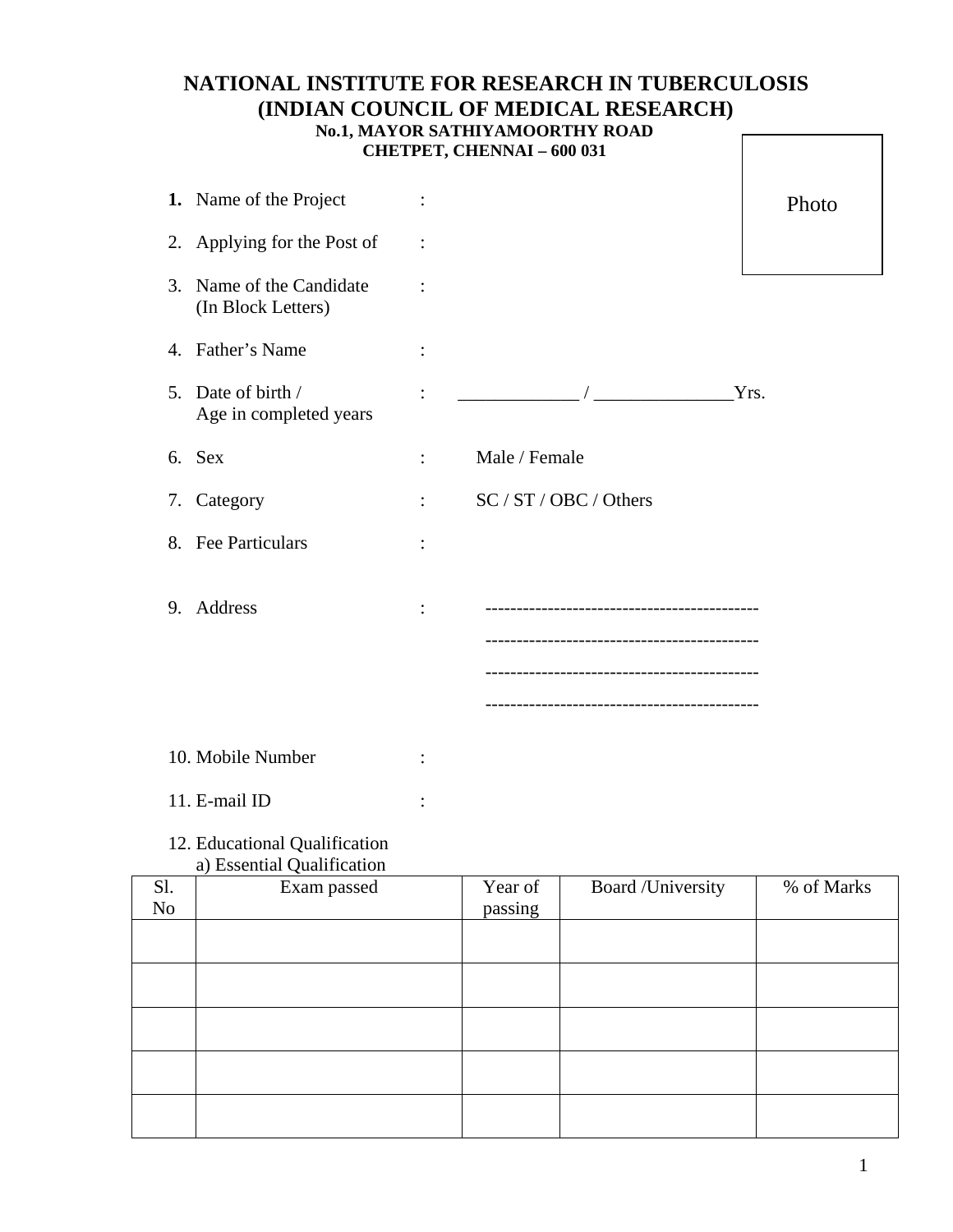# b) Desirable Qualification

| Sl.<br>N <sub>o</sub> | Exam passed | Year of<br>passing | <b>Board /University</b> | % of Marks |
|-----------------------|-------------|--------------------|--------------------------|------------|
|                       |             |                    |                          |            |
|                       |             |                    |                          |            |
|                       |             |                    |                          |            |
|                       |             |                    |                          |            |
|                       |             |                    |                          |            |

### 13. Work Experience

| S <sub>1</sub><br>No | Name of the Employer<br>(Name of the | Period<br>(Date/month/year) |    | Post held |
|----------------------|--------------------------------------|-----------------------------|----|-----------|
|                      | office/Institution)                  | From                        | To |           |
|                      |                                      |                             |    |           |
|                      |                                      |                             |    |           |
|                      |                                      |                             |    |           |
|                      |                                      |                             |    |           |
|                      |                                      |                             |    |           |
|                      |                                      |                             |    |           |
|                      |                                      |                             |    |           |
|                      |                                      |                             |    |           |